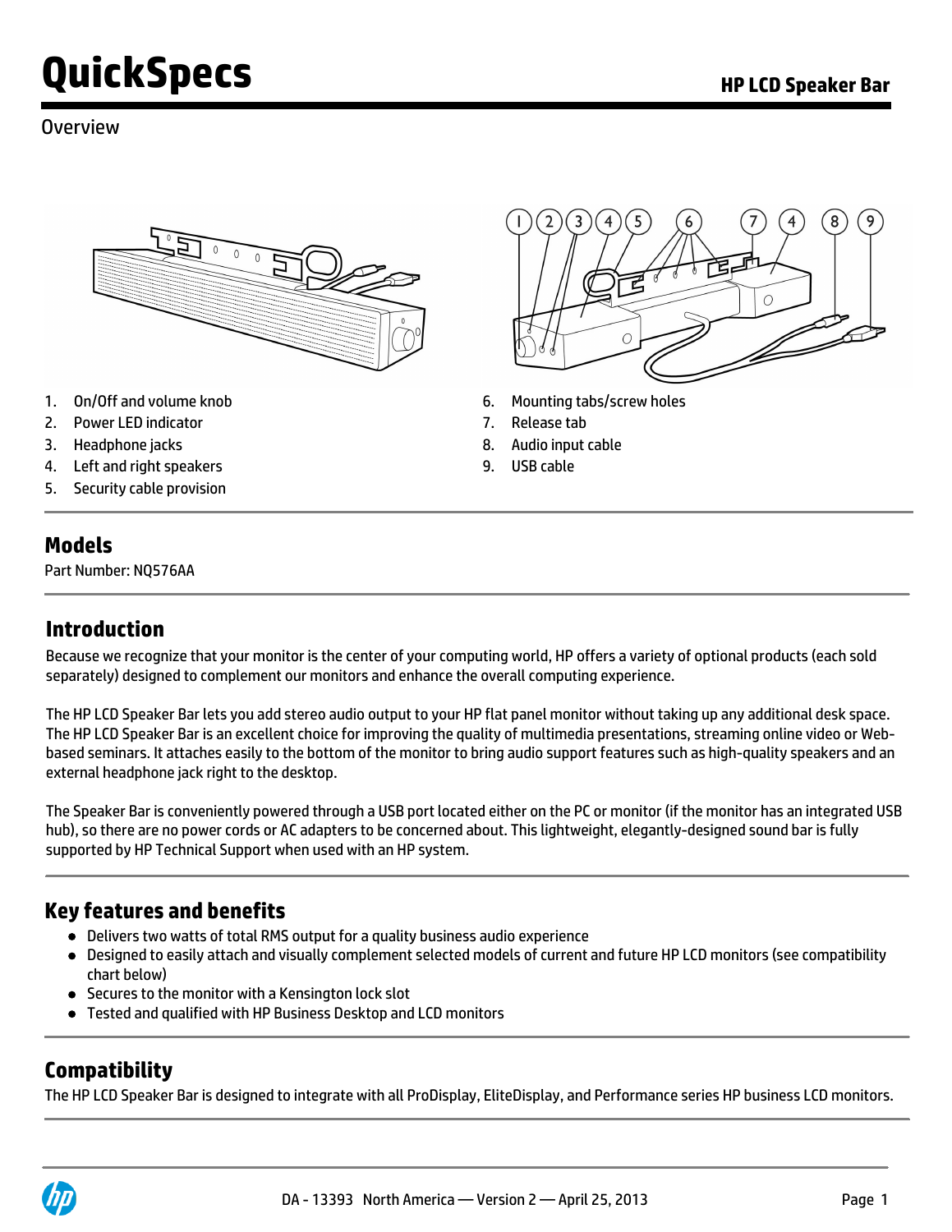#### Overview

## **Service and support**

Your Option Limited Warranty is a one (1) year (HP Option Limited Warranty Period) parts replacement warranty on any HP-branded or Compaq-branded options (HP Options). If your HP Option is installed in an HP Hardware Product, HP may provide warranty service either for the HP Option Limited Warranty Period or the remaining Limited Warranty Period of the HP Hardware Product in which the HP Option is being installed, whichever period is the longer but not to exceed three (3) years from the date you purchased the HP Option.